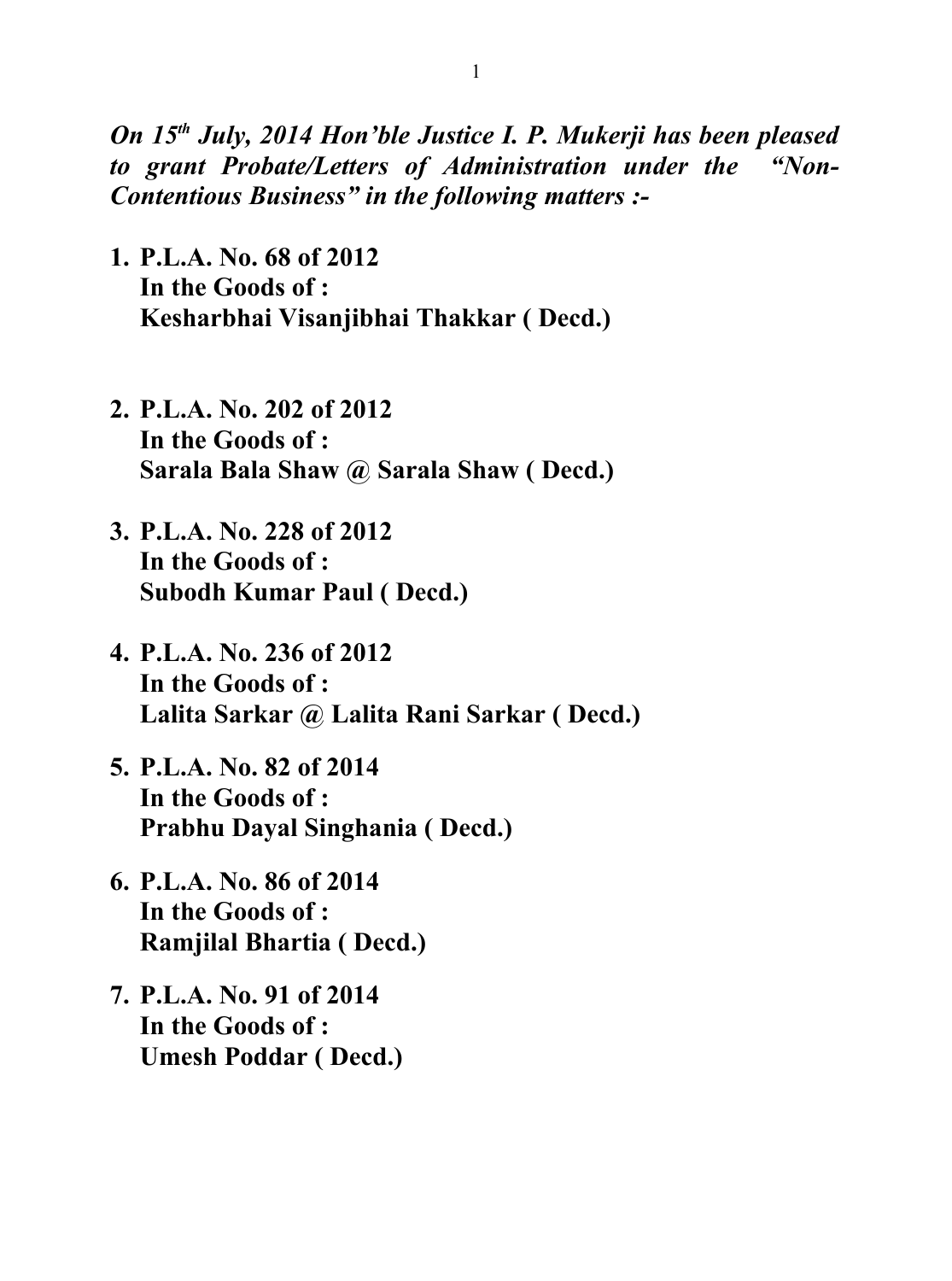- **8. P.L.A. No. 93 of 2014 In the Goods of : Gopi Krishna Agarwalla ( Decd.)**
- **9. P.L.A. No. 111 of 2014 In the Goods of : Basudeb Roy ( Decd.)**
- **10.P.L.A. No. 126 of 2014 In the Goods of : Mana Sumshere Jung Bahadur Rana ( Decd.)**
- **11.P.L.A. No. 128 of 2014 In the Goods of : Indra Prakash Karnani ( Decd.)**
- **12.P.L.A. No. 139 of 2014 In the Goods of : Bijoy Chand Mogha ( Decd.)**
- **13.P.L.A. No. 142 of 2014 In the Goods of : Sarala Devi Sahal ( Decd.)**
- **14.P.L.A. No. 145 of 2014 In the Goods of : Arjun Lal Agarwal ( Decd.)**
- **15.P.L.A. No. 148 of 2014 In the Goods of : Mahesh Kumar Poddar ( Decd.)**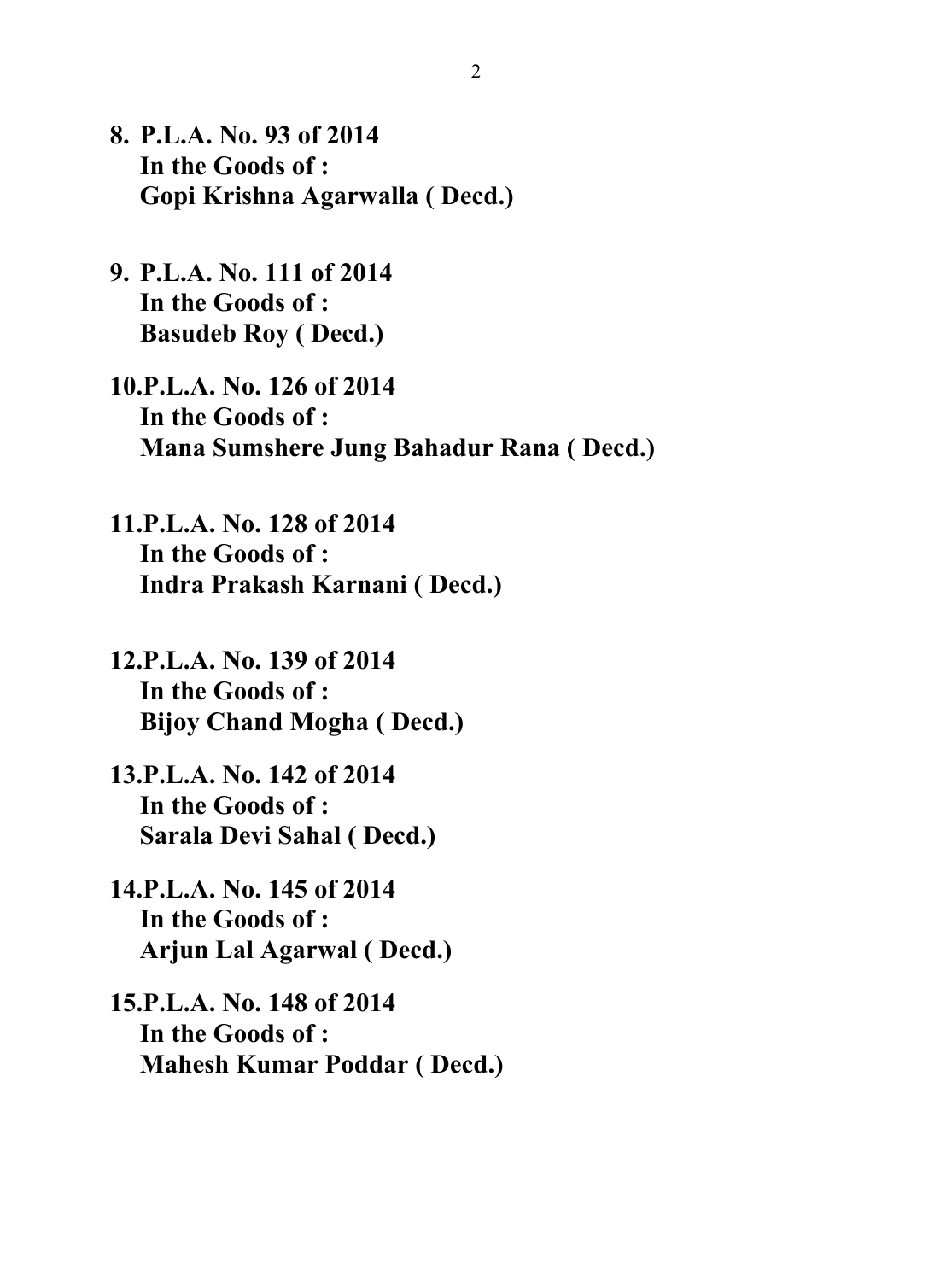*On 31st July, 2014 Hon'ble Justice I. P. Mukerji has been pleased to grant Probate/Letters of Administration under the "Non-Contentious Business" in the following matters :-*

- **1. P.L.A. No. 203 of 2012 In the Goods of : Dr. Duru Lilaram ( Decd.)**
- **2. P.L.A. No. 250 of 2012 In the Goods of : Smt Chanda Devi Jajodia ( Decd.)**
- **3. P.L.A. No. 48 of 2013 In the Goods of : Amitava Sarkar ( Decd.)**
- **4. P.L.A. No. 70 of 2013 In the Goods of : Amal Sen ( Decd.)**
- **5. P.L.A. No. 15 of 2014 In the Goods of : Ranajit Chatterjee ( Decd.)**
- **6. P.L.A. No. 30 of 2014 In the Goods of : Shangarika Choudhury @ Shangarika Ghosh Chodhury ( Decd.)**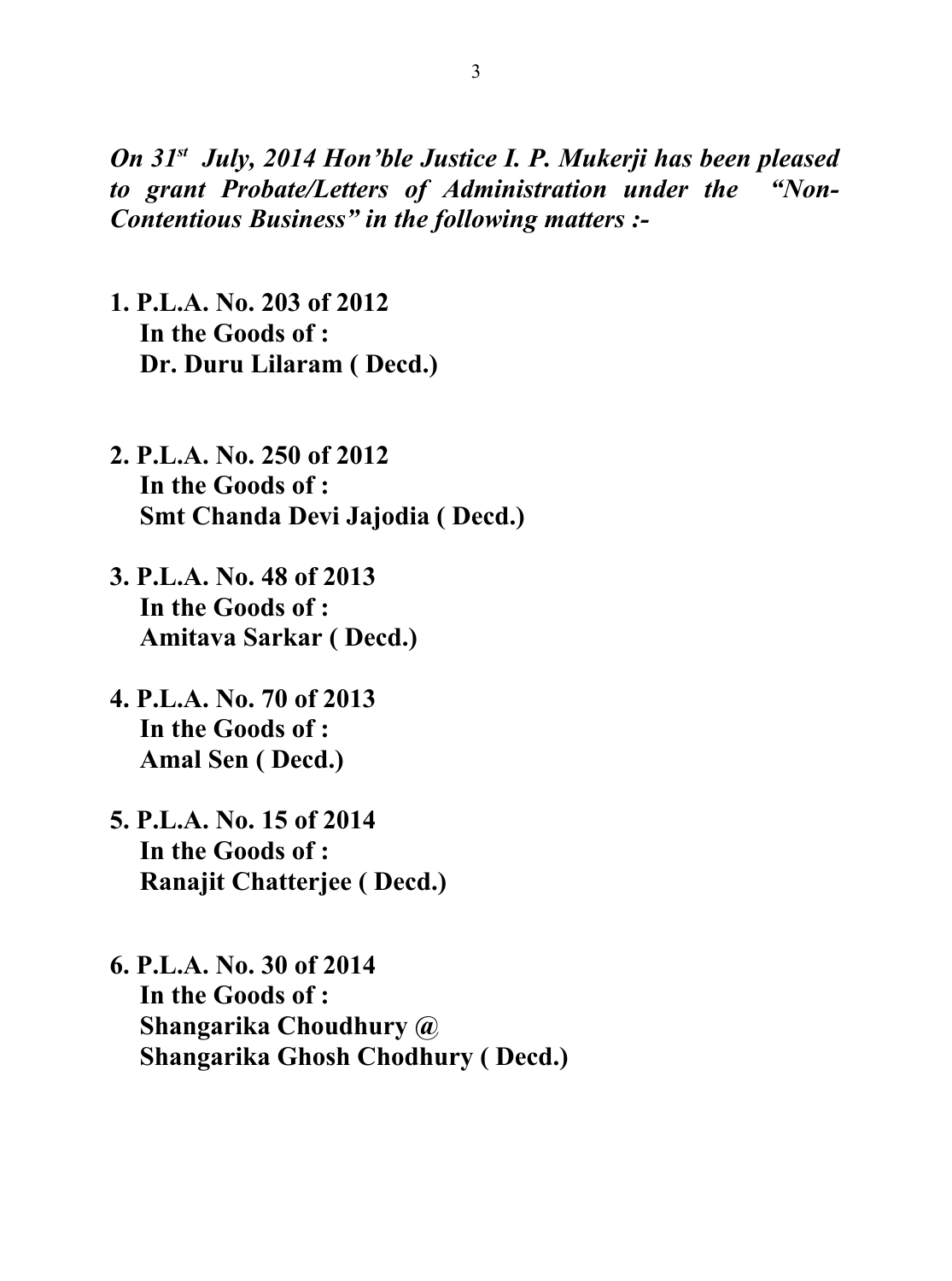- **7. P.L.A. No. 39 of 2014 In the Goods of : Praphulla Chandra Mandal ( Decd.)**
- **8. P.L.A. No. 40 of 2014 In the Goods of : Sardar Devi Chopra ( Decd.)**
- **9. P.L.A. No. 89 of 2014 In the Goods of : Makie Khursetji Mistry ( Decd.)**
- **10. P.L.A. No. 112 of 2014 In the Goods of : Harsha Dutta ( Decd.)**
- **11. P.L.A. No. 144 of 2014 In the Goods of : Nakuleswar Bhattacharya ( Decd.)**
- **12. P.L.A. No. 155 of 2014 In the Goods of : Asima Mukherjee ( Decd.)**
- **13. P.L.A. No. 161 of 2014 In the Goods of : Bijay Shankar Bohra ( Decd.)**
- **14. P.L.A. No. 163 of 2014 In the Goods of : Usha Rani Bhattacharya ( Decd.)**